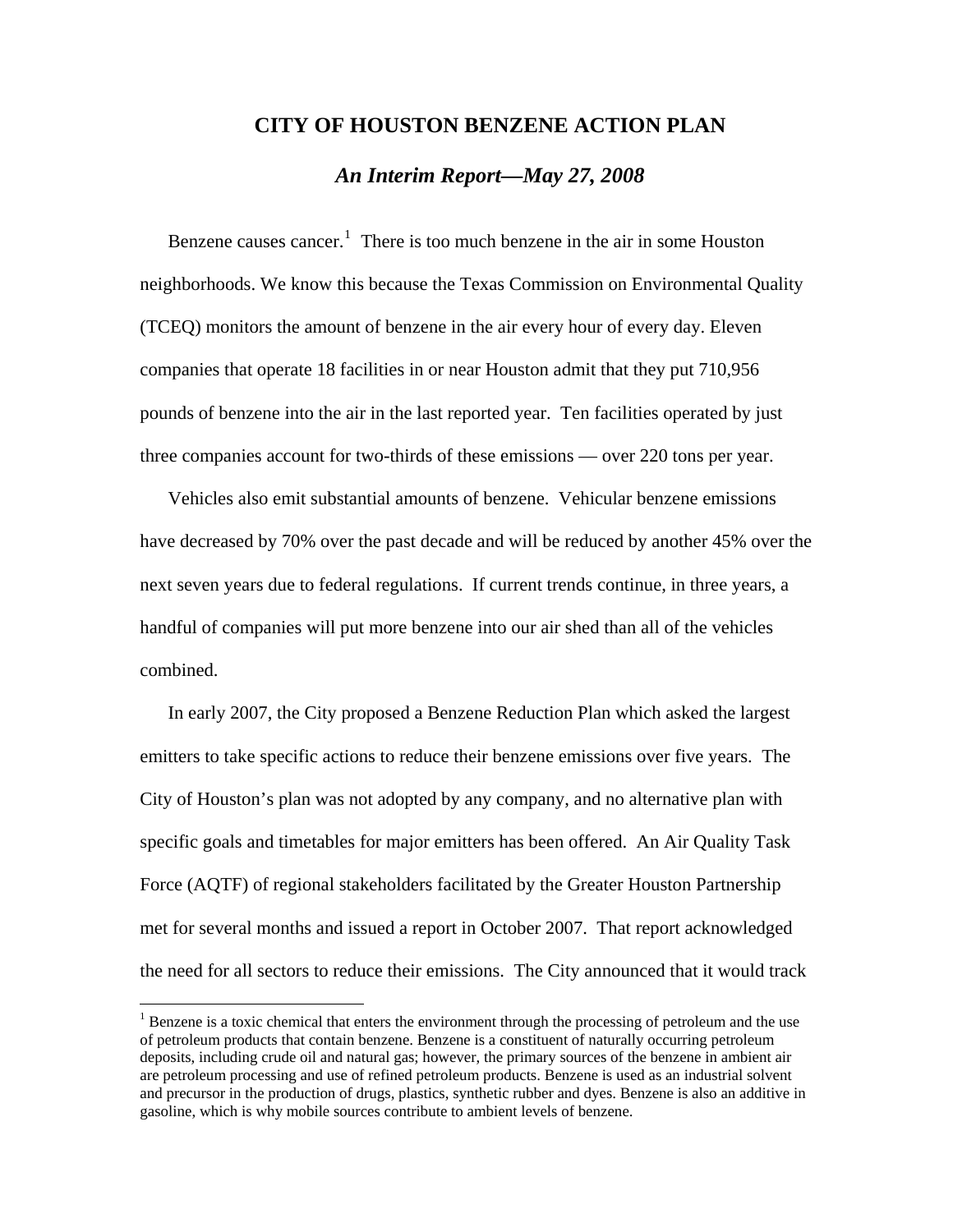the benzene levels at the seven monitors in or nearest to Houston for the next six months, and then determine the appropriate "next steps" to reduce benzene levels.

The benzene levels at some of the monitors have improved in the past six months. At five of the seven monitors, the average benzene level has dropped over the last six months, as compared to the previous six months. At one of the seven monitors, the median benzene level dropped. And at two of the seven monitors, the percent of time the monitor exceeded the EPA's ten in one million health guideline decreased. But at all of the monitors benzene concentrations remained too high.

Our goal is to obtain steadily decreasing annual concentrations of benzene at several monitors. To ensure that we continue to see lower levels of this cancer-causing pollutant, we propose the following actions:

#### **CITY OF HOUSTON**

**C-1**: Continue to monitor and report ambient data regularly, with review by a qualified statistician, and provide objective analysis of benzene emissions, using proper data and methodologies.

**C-2**: Legally intervene in the TCEQ permit applications and renewals for large emitters whose benzene emissions affect the City.

**C-3**: During 2008, in the absence of a benzene reduction plan, the City will request full public hearings for one or more permits of significant emitters contributing to high benzene levels at certain monitors (Milby, Cesar Chavez, and Clinton), and we will present evidence and request findings of fact and conclusions of law regarding:

• Whether benzene can cause cancer: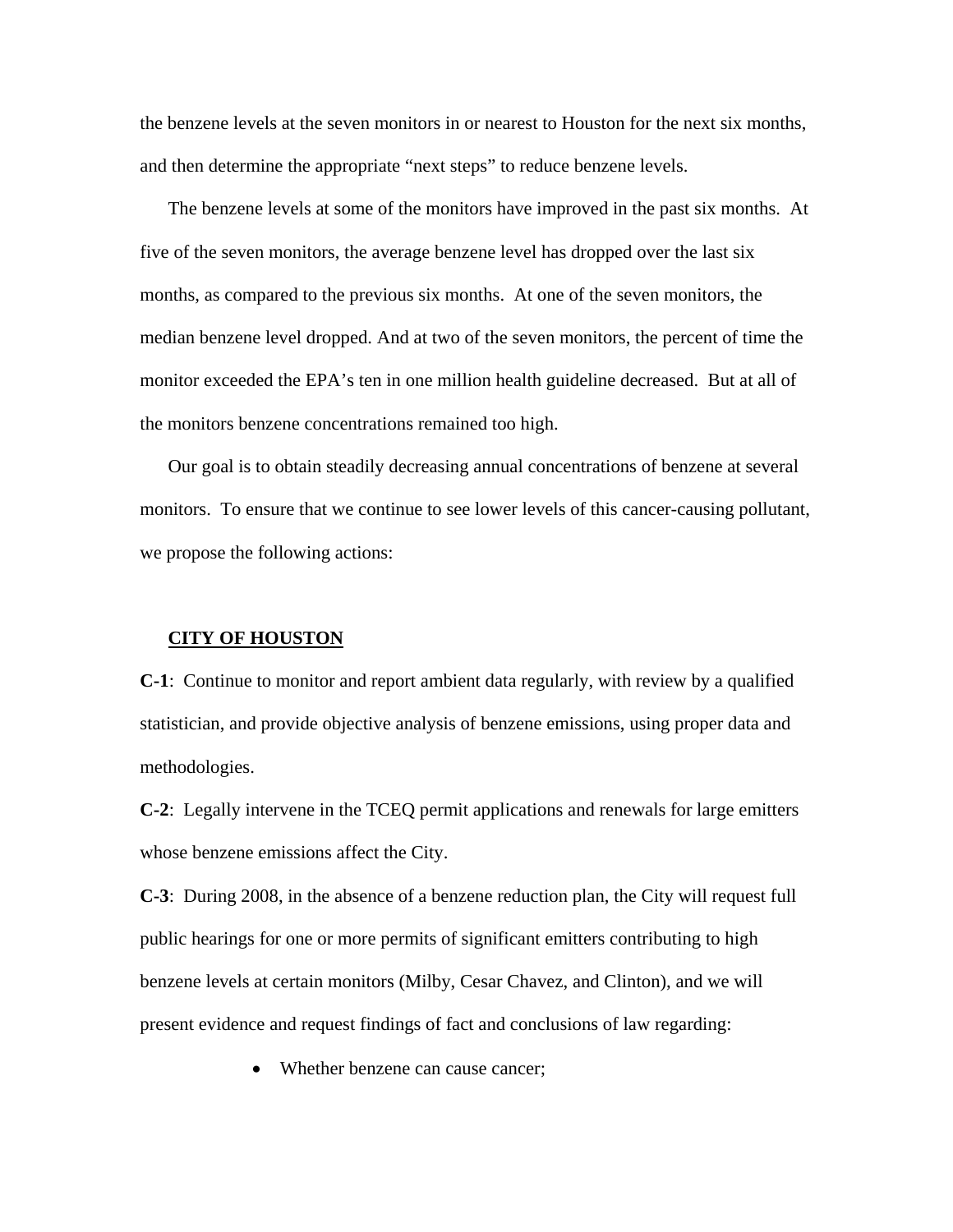- The range of excess risk of cancer for various human populations, including young people and seniors, who are involuntarily exposed to benzene;
- The concentration of benzene at one or more monitors downwind of the permit applicant;
- The contribution of the emitter to the elevated benzene levels;
- Evidence collected by a variety of methods concerning the amount of benzene emitted by the applicant;
- The technological and operational capacity of the applicant to reduce benzene emissions;
- Whether the facility would become uneconomical with lower benzene emissions; and
- The acceptable level of risk considering the values of the community, national norms, and expertise of independent public health professionals, in keeping with the AQTF's recommendation that we "ensure the accuracy of the models and decision data."

**C-4**: File a petition with the U.S. Environmental Protection Agency (EPA) under the Data Quality Act to correct errors in the protocols for self-reported industrial emissions which result in significant underreporting of benzene emissions.

## **HARRIS COUNTY**

**H-1**: Take an active role in permit review including commenting and intervening on benzene-related permits for the largest emitters located in Harris County.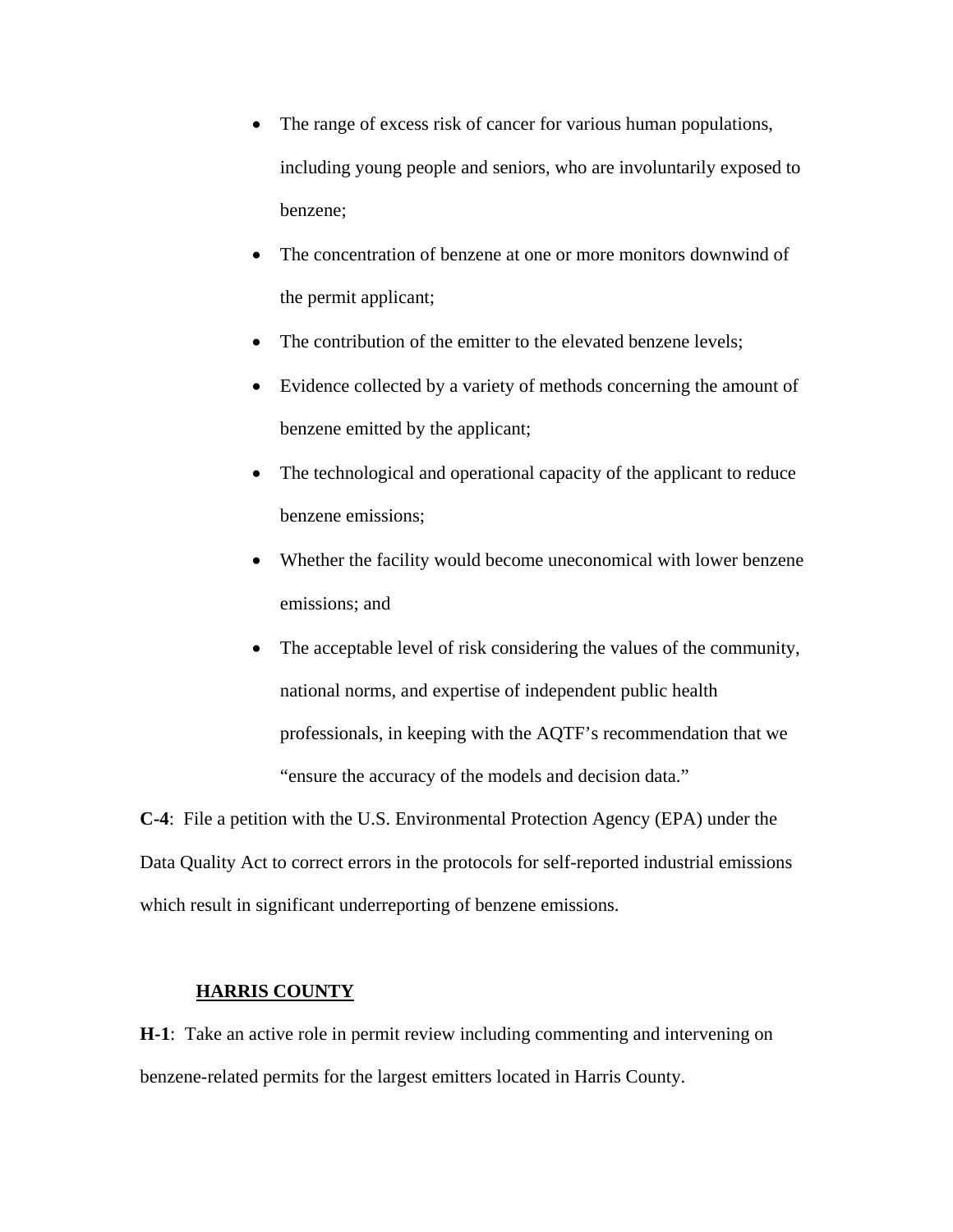**H-2**: Collect, analyze and share monitoring data.

#### **INDUSTRY**

**I-1**: Make a commitment to benzene reduction by announcing both (a) annual goals for the next five years by the largest benzene polluters and (b) plans for achieving those reductions.

**I-2**: Request permit amendments setting a cap on benzene emissions, and file new permits segregating benzene. Benzene should not be lumped in with other organic compounds, some of which pose less risk of cancer.

**I-3**: Install fence line monitors to track benzene crossing property lines, and make this monitoring data available to both the public and regulators, in keeping with the AQTF's recommendation that industry "implement measures to better quantify site-wide emissions."

**I-4**: Undertake the following actions which were recommended in the AQTF report, quoted below, and provide written, public reports on the status of each action semiannually:

- Use of infrared cameras "to find and fix emissions throughout operational areas, including floating roof storage tanks and leak detection and repair components prior to listing components on 'delay of repair' list."
- Practices adopted in response to the TCEQ's recent regulations "to better manage" and avoid storage tank floating roof landings during normal operations."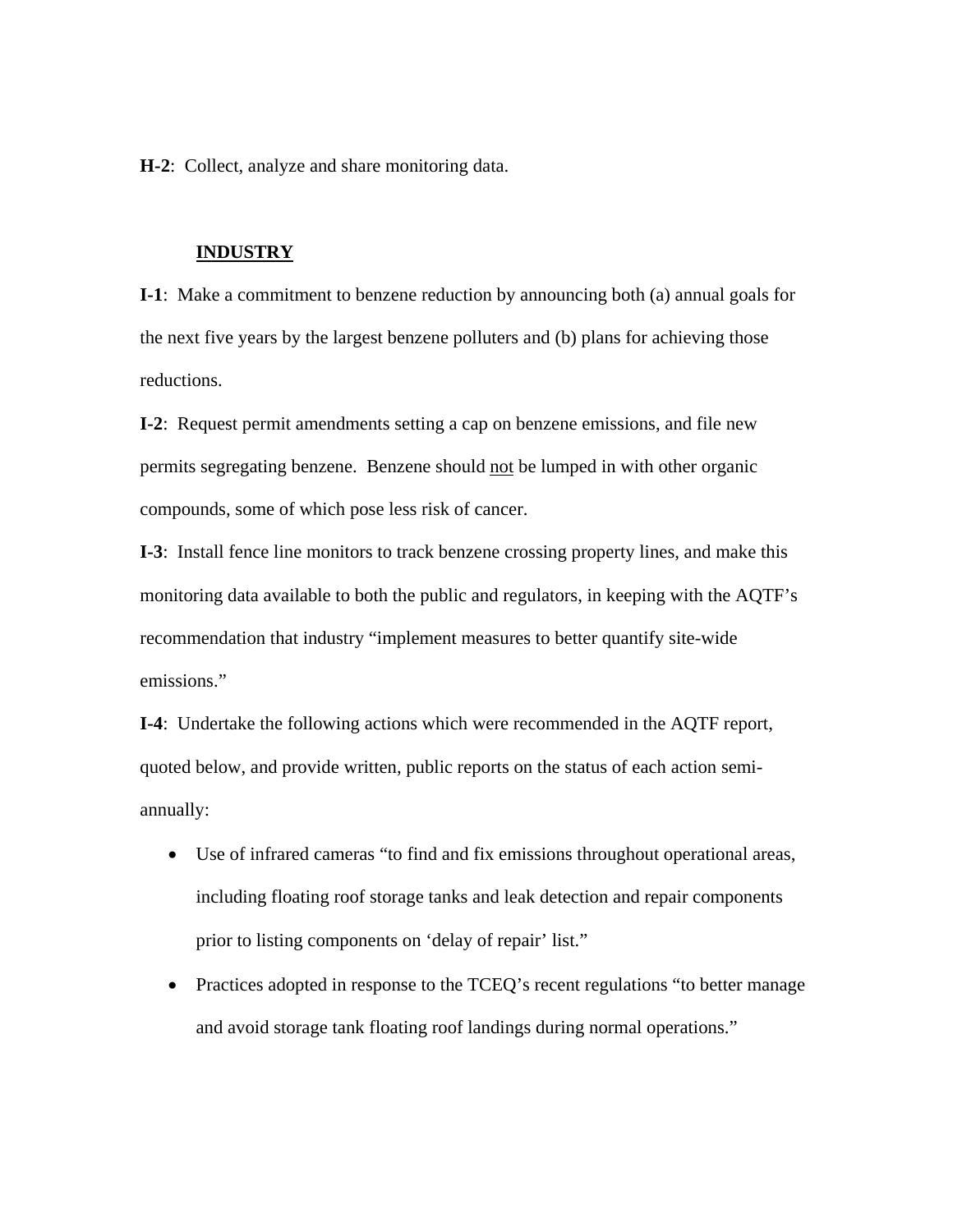• Better "procedural and/or control equipment [used] to minimize emissions associated with maintenance, start-up and shutdown activities; to minimize flare minimization; and to minimize fugitive emissions."

## **TCEQ**

**T-1**: Continue to place a senior level official in Houston to address local needs.

**T-2**: By rule or action on individual permits, ensure that major benzene emitters in Harris County have specific benzene emission caps that decrease emissions each year for the next 5 years.

**T-3**: Adopt ambient air standards for benzene, subject to review at least every 3 years.

**T-4**: For those facilities failing to show consistent annual progress on benzene reduction, require more frequent repair of leaks of benzene identified in LDAR and cooling tower programs.

**T-5**: Require and report sampling to verify reported emissions data as TCEQ is authorized to do pursuant to 30 TAC 101.8(a).

**T-6**: Exercise consistent and thorough oversight of facilities' mandatory monitoring practices.

**T-7**: Require the testing of flares to determine actual destruction efficiency.

**T-8**: Allow a minimum of 30 days for public comment, including requests for a contested case hearing, on all permit applications and renewals concerning benzene, so that there is sufficient time for interested parties to review the proposed permit to determine whether a comment or request is appropriate.